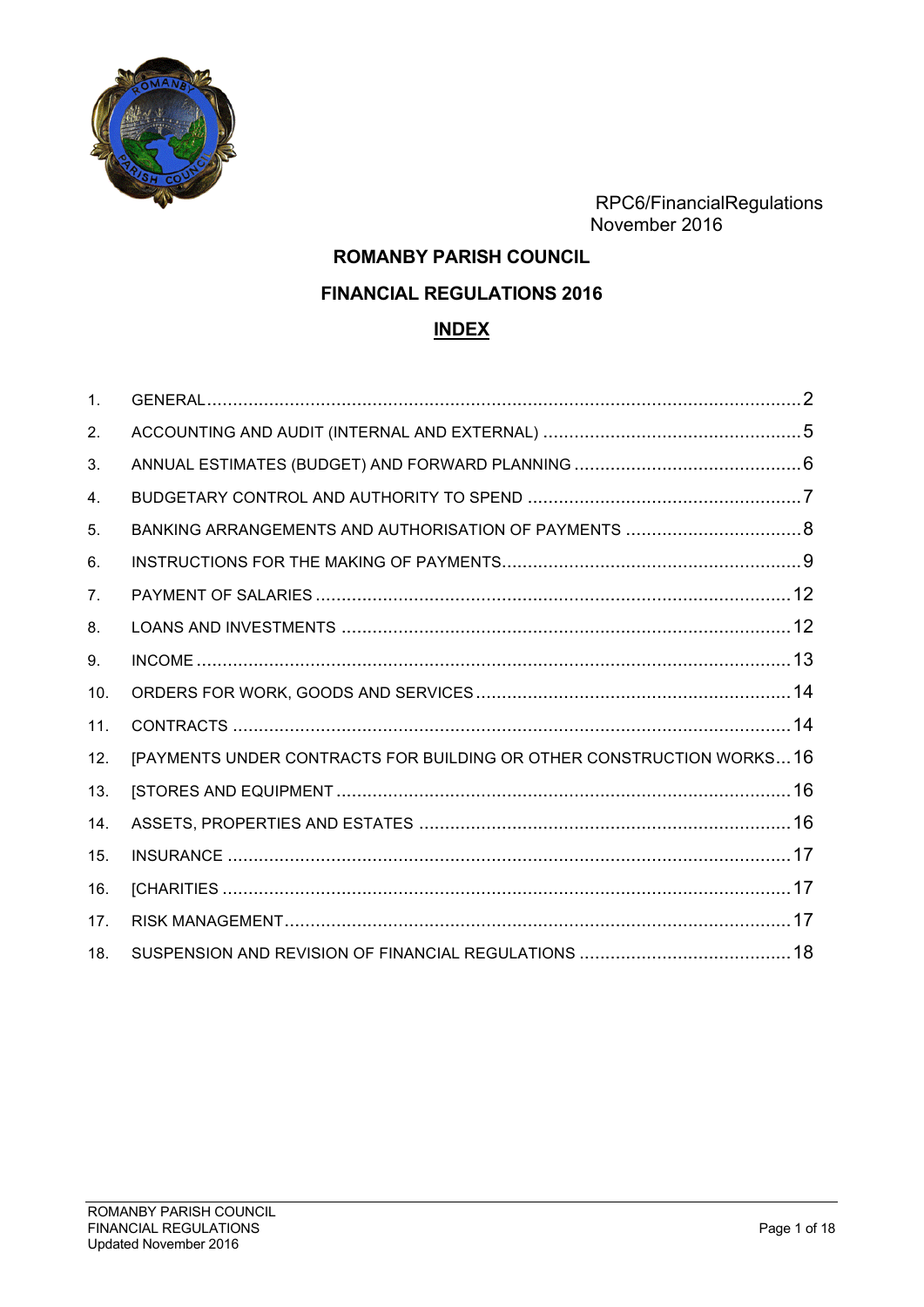## **1. GENERAL**

- 1.1. These financial regulations govern the conduct of financial management by Romanby Parish Council (the Council) and may only be amended or varied by resolution of the Council. Financial regulations are one of the Council's three governing policy documents providing procedural guidance for members and officers. Financial regulations must be observed in conjunction with the Council's standing orders<sup>1</sup> and any individual financial regulations relating to contracts.
- 1.2. The Council is responsible in law for ensuring that its financial management is adequate and effective and that the Council has a sound system of internal control which facilitates the effective exercise of the Council's functions, including arrangements for the management of risk.
- 1.3. The Council's accounting control systems must include measures:
	- for the timely production of accounts;
	- that provide for the safe and efficient safeguarding of public money;
	- to prevent and detect inaccuracy and fraud; and
	- that identify the duties of officers.
- 1.4. These financial regulations demonstrate how the Council meets these responsibilities and requirements.
- 1.5. At least once a year, prior to approving the Annual Governance Statement, the Council must review the effectiveness of its system of **internal control** which shall be in accordance with proper practices.
- 1.6. Deliberate or wilful breach of these Regulations by an employee may give rise to disciplinary proceedings.
- 1.7. Members of Council are expected to follow the instructions within these Regulations and not to entice employees to breach them. Failure to follow instructions within these Regulations brings the office of councillor into disrepute.
- 1.8. The Responsible Financial Officer (RFO) holds a statutory office and is to be appointed by the Council. The Clerk has been appointed as RFO for this Council and these regulations will apply accordingly.
- 1.9. The RFO:
	- acts under the policy direction of the Council:
	- administers the Council's financial affairs in accordance with all Acts, Regulations and proper practices;

 <sup>1</sup> Romanby Parish Council Standing Orders are available on our website.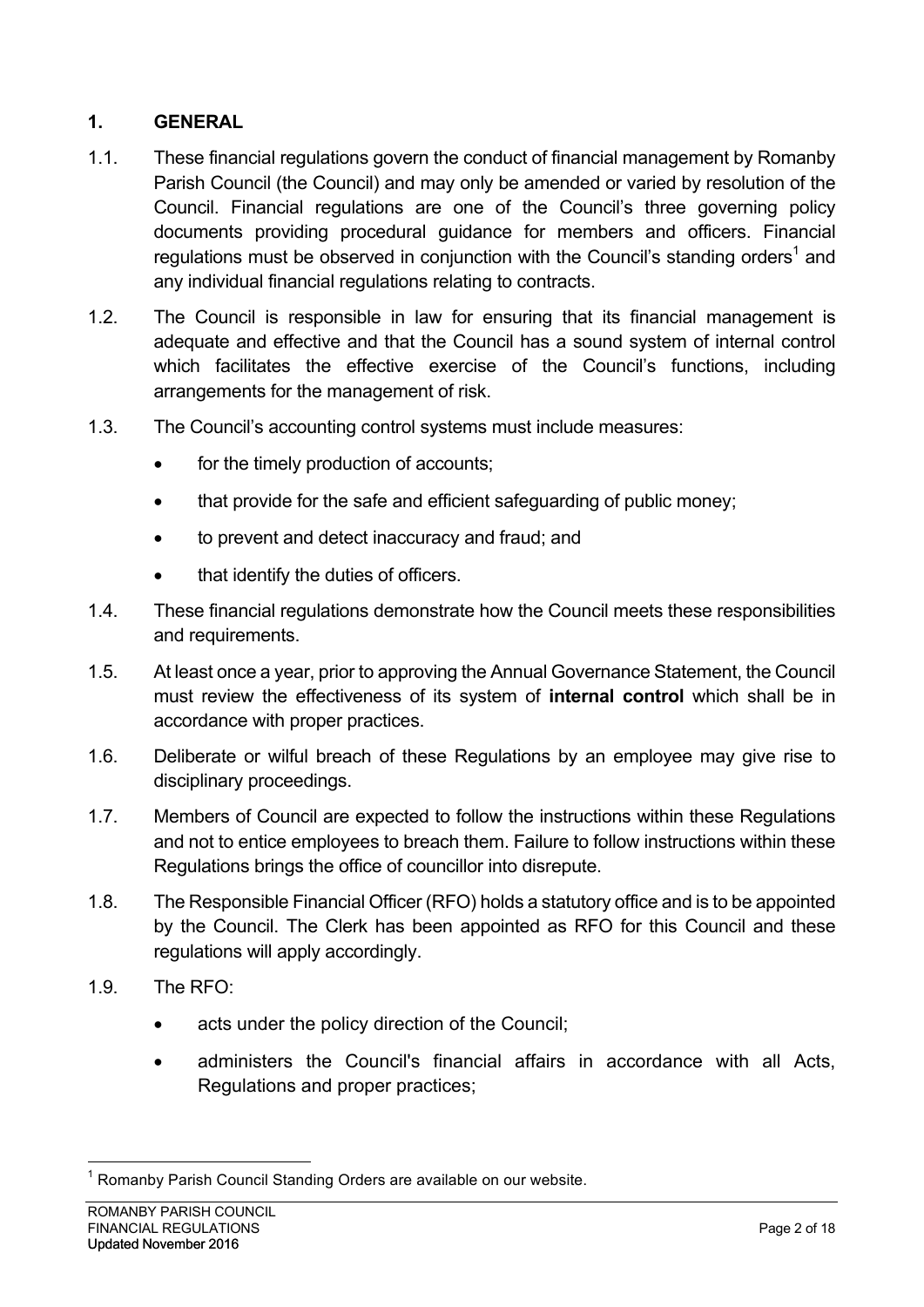- determines, on behalf of the Council, its accounting records and accounting control systems;
- ensures the accounting control systems are observed;
- keeps the accounting records of the Council up to date in accordance with proper practices;
- assists the Council to secure economy, efficiency and effectiveness in the use of its resources; and
- produces financial management information as required by the Council.
- 1.10. The accounting records determined by the RFO shall be sufficient to show and explain the Council's transactions. They should enable the RFO to ensure that any income and expenditure account and statement of balances, or record of receipts and payments and additional information, as the case may be, or management information prepared for the Council from time to time, comply with the Accounts and Audit Regulations.
- 1.11. The accounting records determined by the RFO shall in particular contain:
	- entries from day to day of all sums of money received and expended by the Council and the matters to which the income and expenditure or receipts and payments account relate;
	- a record of the assets and liabilities of the Council; and
	- wherever relevant, a record of the Council's income and expenditure in relation to claims made, or to be made, for any contribution, grant or subsidy.
- 1.12. The accounting control systems determined by the RFO shall include:
	- procedures to ensure that the financial transactions of the Council are recorded as soon as reasonably practicable and as accurately and reasonably as possible;
	- procedures to enable the prevention and detection of inaccuracies and fraud and the ability to reconstruct any lost records;
	- identification of the duties of officers dealing with financial transactions and division of responsibilities of those officers in relation to significant transactions;
	- procedures to ensure that uncollectable amounts, including any bad debts, are not submitted to the Council for approval to be written off except with the approval of the RFO and that the approvals are shown in the accounting records; and
	- measures to ensure that risk is properly managed.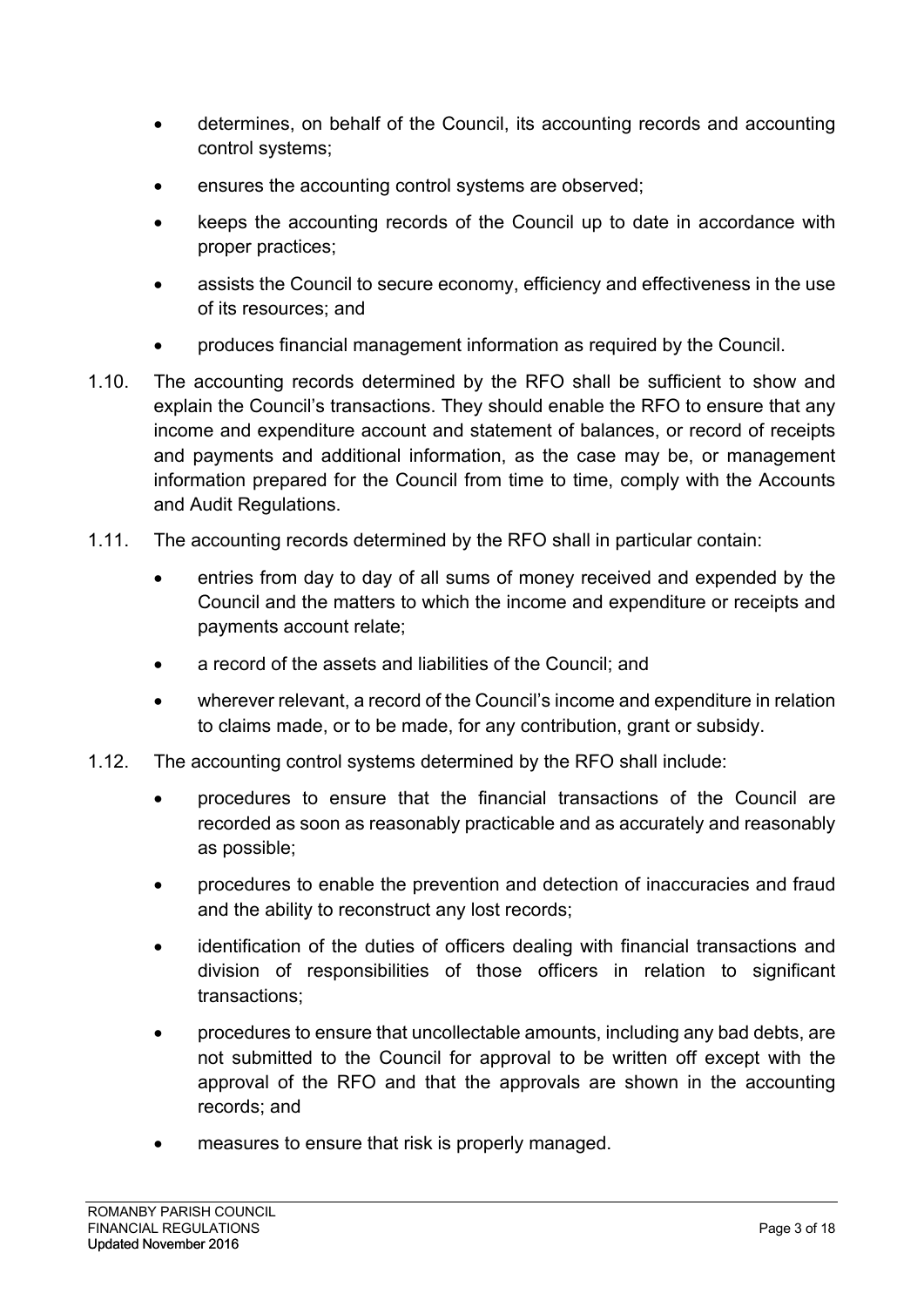- 1.13. The Council is not empowered by these Regulations or otherwise to delegate certain specified decisions. In particular any decision regarding:
	- setting the final budget or the precept (council tax requirement):
	- approving accounting statements;
	- approving an annual governance statement;
	- borrowing;
	- writing off bad debts;
	- declaring eligibility for the General Power of Competence; and
	- addressing recommendations in any report from the internal or external auditors,

shall be a matter for the full Council only.

- 1.14. In addition the Council must:
	- determine and keep under regular review the bank mandate for all Council bank accounts having regard to recommendations made by the Finance and General Purposes Committee;
	- approve any grant or a single commitment; and
	- in respect of the annual salary for any employee, have regard to recommendations about annual salaries of employees made by the relevant committee in accordance with its terms of reference.
- 1.15. In these financial regulations, references to the Accounts and Audit Regulations or 'the regulations' shall mean the regulations issued under the provisions of section 27 of the Audit Commission Act 1998, or any superseding legislation, and then in force unless otherwise specified.

In these financial regulations the term 'proper practice' or 'proper practices' shall refer to guidance issued in *Governance and Accountability for Local Councils - a Practitioners' Guide (England)* issued by the Joint Practitioners Advisory Group (JPAG), available from the websites of NALC and the Society for Local Council Clerks (SLCC).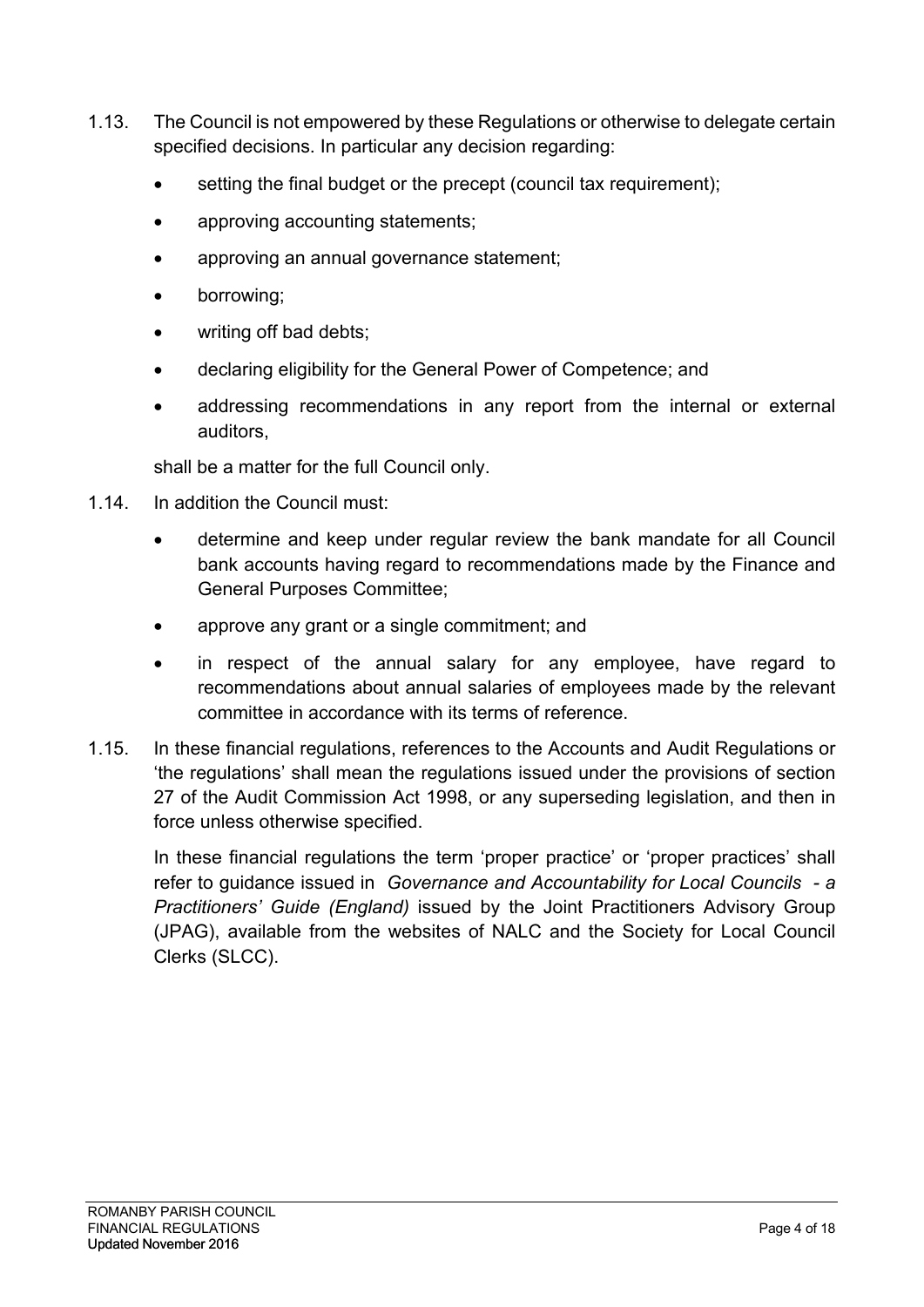## **2. ACCOUNTING AND AUDIT (INTERNAL AND EXTERNAL)**

- 2.1. All accounting procedures and financial records of the Council shall be determined by the RFO in accordance with the Accounts and Audit Regulations, appropriate guidance and proper practices.
- 2.2. The RFO shall prepare monthly a bank reconciliation statement for each of the bank accounts held by the Council and present these to the Council prior to each meeting with the agenda.
- 2.3. On a regular basis, at least once in each quarter (and within 2 weeks of the end of the quarter in question), and at each financial year end, a member other than the Chairman or a cheque signatory shall be appointed to verify bank reconciliations for all accounts produced by the RFO. The member shall sign and date the reconciliations and the original bank statements as evidence of verification. This activity shall, on conclusion, be reported, including any exceptions, to and noted by the Council in the Finance Committee report and minutes.
- 2.4. The RFO shall complete the annual statement of accounts, annual report, and any related documents of the Council contained in the Annual Return, as soon as practicable after the end of the financial year and, having certified the accounts, shall submit them and report thereon to the Council within the timescales set by the Accounts and Audit Regulations, **before 31 May annually**.
- 2.5. The Council shall ensure that there is an adequate and effective system of internal audit and control of its accounting records, and of its system of internal control in accordance with proper practices. Any officer or member of the Council shall make available such documents and records as appear to the Council to be necessary for the purpose of the audit and shall, as directed by the Council, supply the RFO, internal auditor, or external auditor with such information and explanation as the Council considers necessary for that purpose.
- 2.6. The internal auditor shall be appointed by and shall carry out the work in relation to internal controls required by the Council in accordance with proper practices.
- 2.7. The internal auditor shall:
	- be competent and independent of the financial operations of the Council;
	- report to Council in writing, or in person, on a regular basis with a minimum of one annual written report during each financial year;
	- to demonstrate competence, objectivity and independence, be free from any actual or perceived conflicts of interest, including those arising from family relationships; and
	- have no involvement in the financial decision making, management or control of the Council.
- 2.8. Internal or external auditors may not under any circumstances: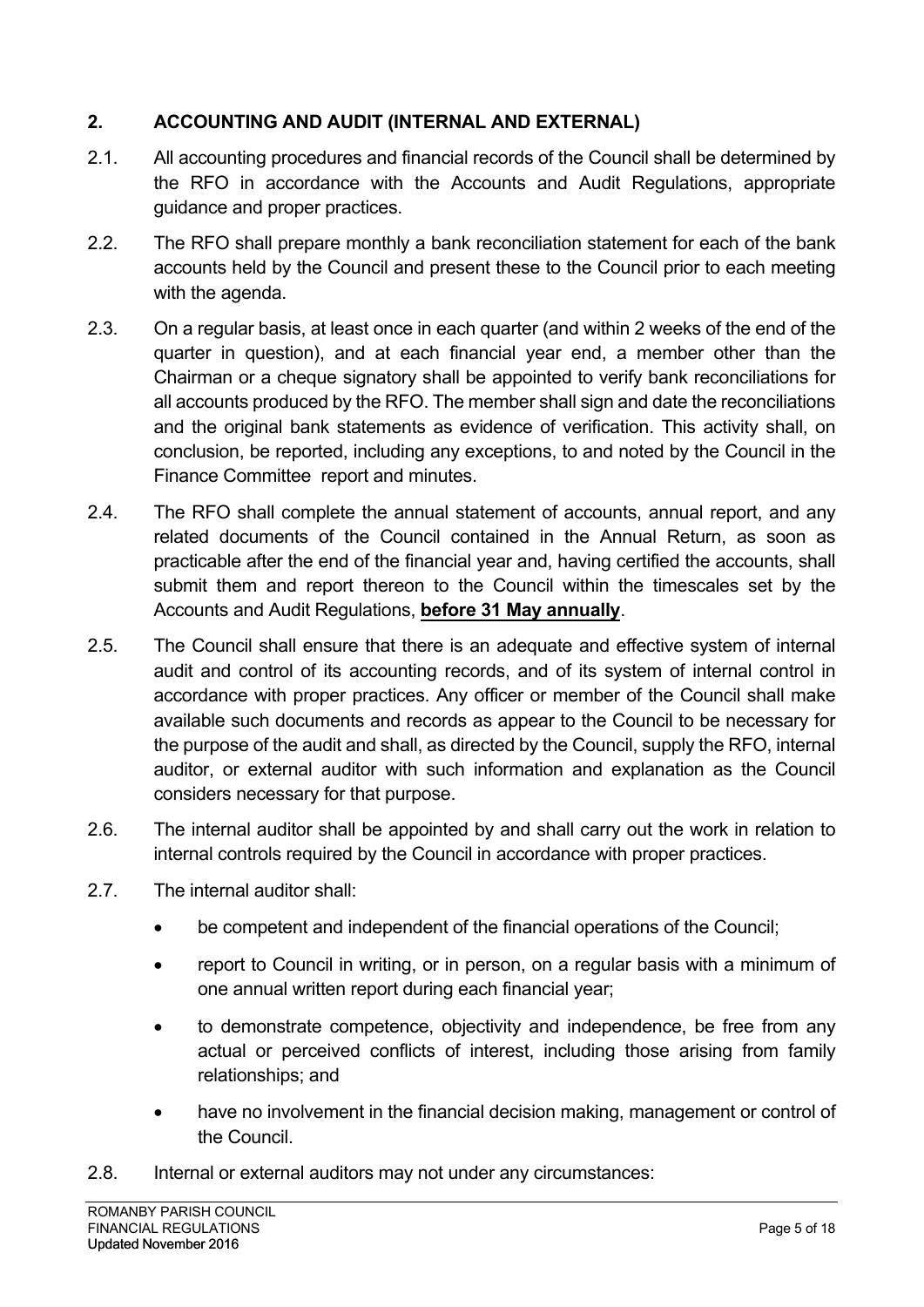- perform any operational duties for the Council;
- initiate or approve accounting transactions; or
- direct the activities of any Council employee, except to the extent that such employees have been appropriately assigned to assist the internal auditor.
- 2.9. For the avoidance of doubt, in relation to internal audit the terms 'independent' and 'independence' shall have the same meaning as is described in proper practices.
- 2.10. The RFO shall make arrangements for the exercise of electors' rights in relation to the accounts including the opportunity to inspect the accounts, books, and vouchers and display or publish any notices and statements of account required by Audit Commission Act 1998, or any superseding legislation, and the Accounts and Audit Regulations.
- 2.11. The RFO shall, without undue delay, bring to the attention of all councillors any correspondence or report from internal or external auditors.

## **3. ANNUAL ESTIMATES (BUDGET) AND FORWARD PLANNING**

- 3.1. Each committee shall review its three-year forecast of revenue and capital receipts and payments. Having regard to the forecast, it shall thereafter formulate and submit proposals for the following financial year to the Finance and General Purposes Committee **not later than the end of November each year** including any proposals for revising the forecast.
- 3.2. The RFO must each year, **by no later than 15th December**, prepare detailed estimates of all receipts and payments including the use of reserves and all sources of funding for the following financial year in the form of a budget to be considered by the Finance and General Purposes Committee.
- 3.3. The Finance and General Purposes Committee shall consider annual budget proposals in relation to the Council's three year forecast of revenue and capital receipts and payments, including recommendations for the use of reserves and sources of funding, and update the forecast accordingly and present with a precept recommendation to the full Council for approval.
- 3.4. The Council shall fix the precept (council tax requirement), and relevant basic amount of council tax to be levied for the ensuing financial year **not later than by the end of January each year**. The RFO shall issue the precept to the billing authority and shall supply each member with a copy of the approved annual budget.
- 3.5. The approved annual budget shall form the basis of financial control for the ensuing year.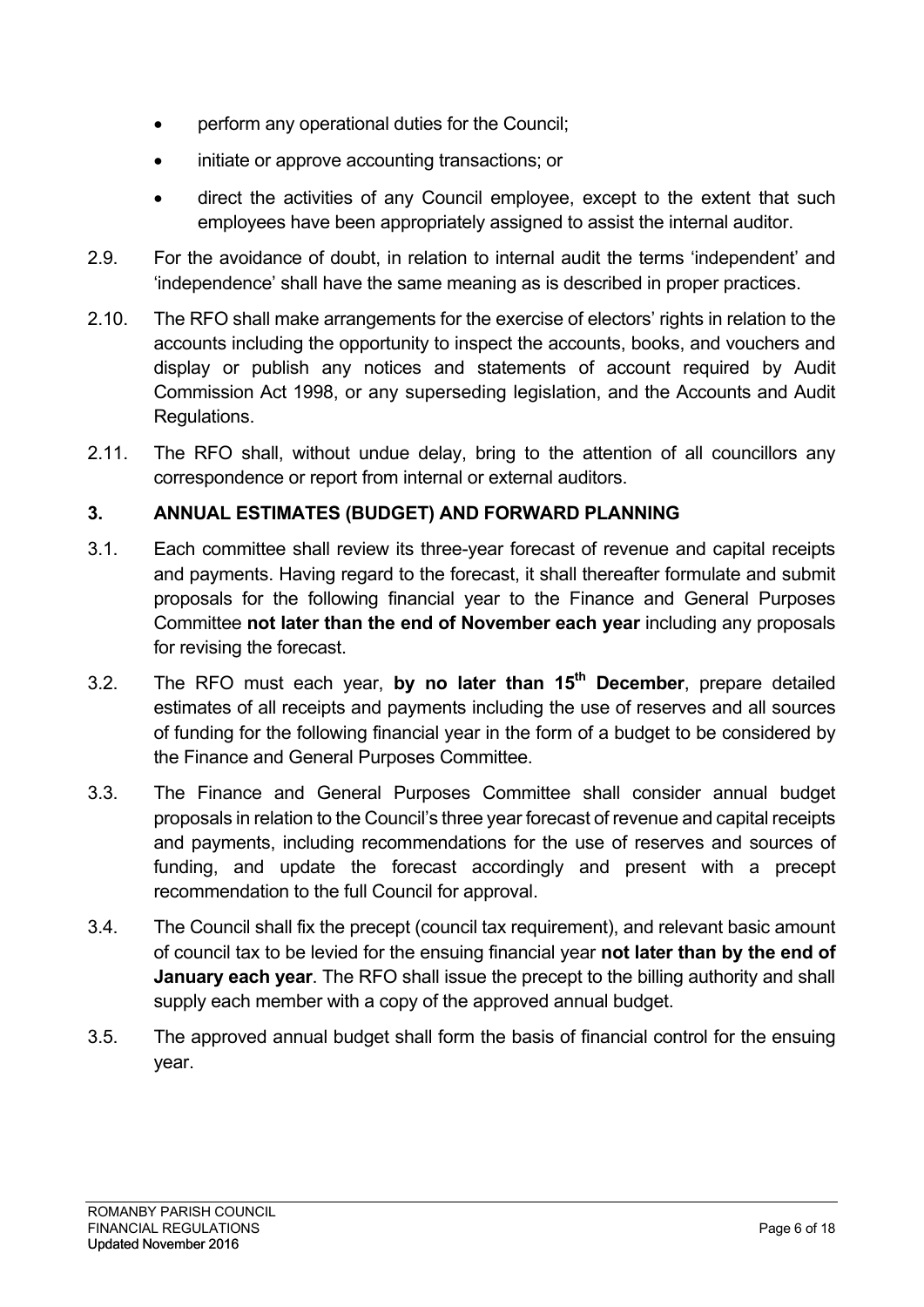### **4. BUDGETARY CONTROL AND AUTHORITY TO SPEND**

- 4.1. Expenditure on revenue items may be authorised up to the following amounts. This authority is to be determined by:
	- the Council for all items over £750;
	- a duly delegated committee of the Council for items under £750; or
	- the Clerk, in conjunction with Chairman of the Council or Chairman of the appropriate committee, for any items below £100.

Such authority is to be evidenced by a minute or by an authorisation slip duly signed by the Clerk, and, where necessary, also by the appropriate Chairman.

Contracts may not be disaggregated to avoid controls imposed by these regulations.

- 4.2. No expenditure may be authorised that will exceed the amount provided in the revenue budget for that class of expenditure other than by resolution of the Council, or duly delegated committee. During the budget year and with the approval of Council having considered fully the implications for public services, unspent and available amounts may be moved to other budget headings or to an earmarked reserve as appropriate.
- 4.3. Unspent provisions in the revenue or capital budgets for completed projects shall not be carried forward to a subsequent yearunless agreed by the Full Council.
- 4.4. The salary budgets are to be reviewed annually in October for the following financial year and such review shall be evidenced by a hard copy schedule signed by the Clerk and the Chairman of Council or relevant committee. The RFO will inform committees of any changes impacting on their budget requirement for the coming year prior to their budget deliberations.
- 4.5. In cases of extreme risk to the delivery of Council services, the Clerk may authorise revenue expenditure on behalf of the Council which, in the Clerk's judgement, it is necessary to carry out. Such expenditure includes repair, replacement or other work, whether or not there is any budgetary provision for the expenditure, subject to a limit of £100. The Clerk shall report such action to the Chairman as soon as possible and to the Council as soon as practicable thereafter.
- 4.6. No expenditure shall be authorised in relation to any capital project and no contract entered into or tender accepted involving capital expenditure unless the Council is satisfied that the necessary funds are available and the requisite borrowing approval has been obtained.
- 4.7. All capital works shall be administered in accordance with the Council's standing orders and financial regulations relating to contracts.
- 4.8. The RFO shall regularly provide the Council with a statement of receipts and payments to date under each heading of the budgets, comparing actual expenditure to the appropriate date against that planned. These statements are to be prepared at least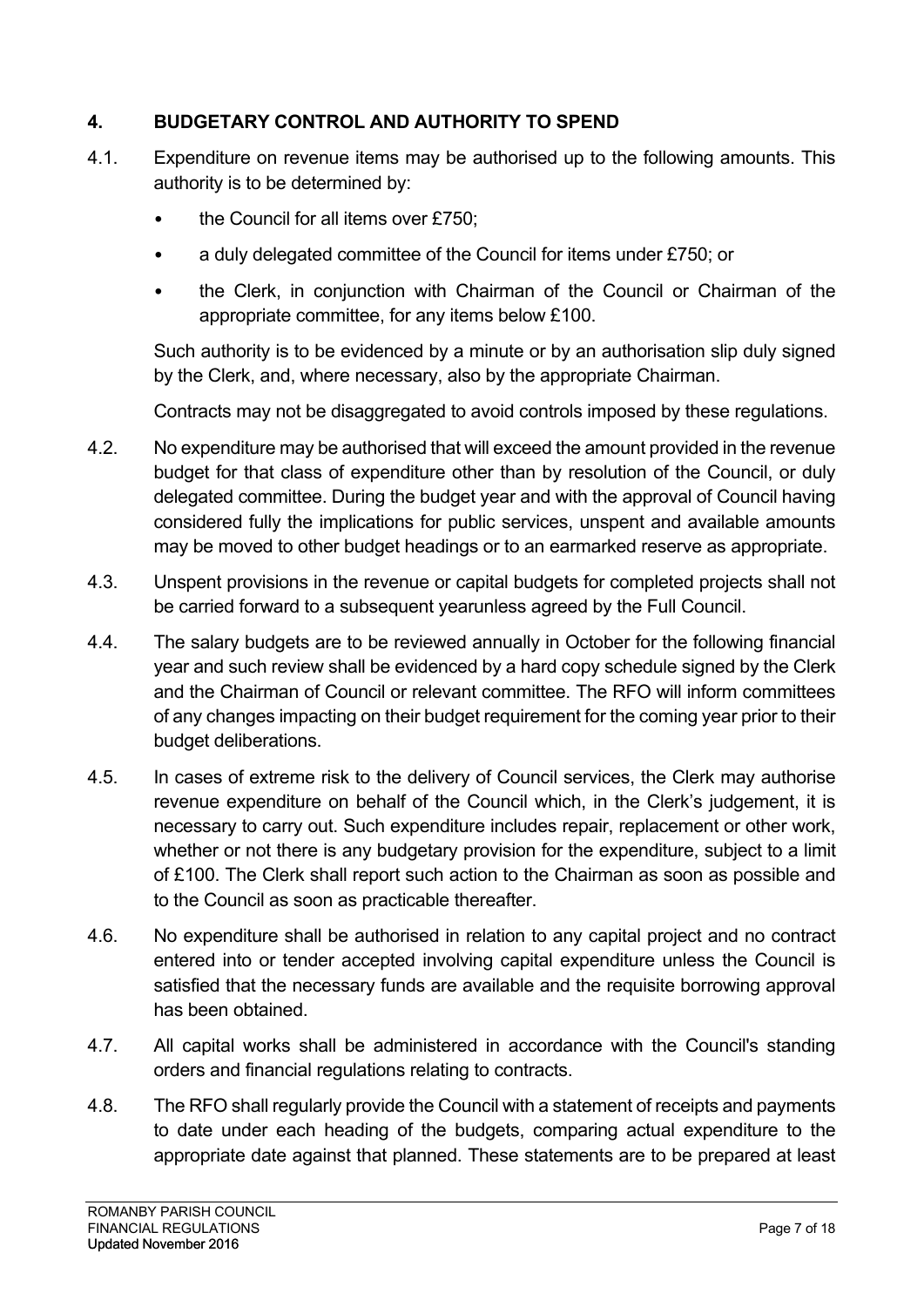at the end of each financial quarter and shall include explanations of material variances. For this purpose "material" shall be in excess of £100 or 15% of the budget.

4.9. Changes in earmarked reserves shall be approved by Council as part of the budgetary control process.

## **5. BANKING ARRANGEMENTS AND AUTHORISATION OF PAYMENTS**

- 5.1. The Council's banking arrangements, including the bank mandate, shall be made by the RFO and approved by the Council; banking arrangements may not be delegated to a committee. They shall be reviewed every quarter for safety and efficiency by the Finance Committee and any proposed changes reported to full Council for approval.
- 5.2. The RFO shall prepare a schedule of payments requiring authorisation, forming part of the Agenda for the Meeting under finance and, together with the relevant invoices, present the schedule to Council. The Council shall review the schedule for compliance and, having satisfied itself, shall authorise payment by a resolution of the Council. The approved schedule shall be ruled off and initialled by the Chairman of the Meeting. A detailed list of all payments shall be disclosed within or as an attachment to the Minutes of the meeting at which payment was authorised. Personal payments (including salaries, wages, expenses and any payment made in relation to the termination of a contract of employment) may be summarised to remove public access to any personal information.
- 5.3. All invoices for payment shall be examined, verified and certified by the RFO and Budget Holder to confirm that the work, goods or services to which each invoice relates has been received, carried out, examined and represents expenditure previously approved by the Council. If the work relating to the invoice is supervised by a committee of the Council, then the RFO must obtain agreement from the chair of that committee that the invoice can be submitted for payment.
- 5.4. The RFO shall examine invoices for arithmetical accuracy and analyse them to the appropriate expenditure heading. The RFO shall take all steps to pay all invoices submitted, and which are in order, at the next available Council meeting.
- 5.5. The Clerk and RFO shall have delegated authority to authorise the payment of items only in the following circumstances:
	- a) If a payment is necessary to avoid a charge to interest under the Late Payment of Commercial Debts (Interest) Act 1998, and the due date for payment is before the next scheduled Meeting of Council, where the RFO and Chair of Finance Committee certify that there is no dispute or other reason to delay payment, provided that a list of such payments shall be submitted to the next appropriate meeting of Council;
	- b) An expenditure item authorised under 5.6 below (continuing contracts and obligations) provided that a list of such payments shall be submitted to the next appropriate meeting of Council;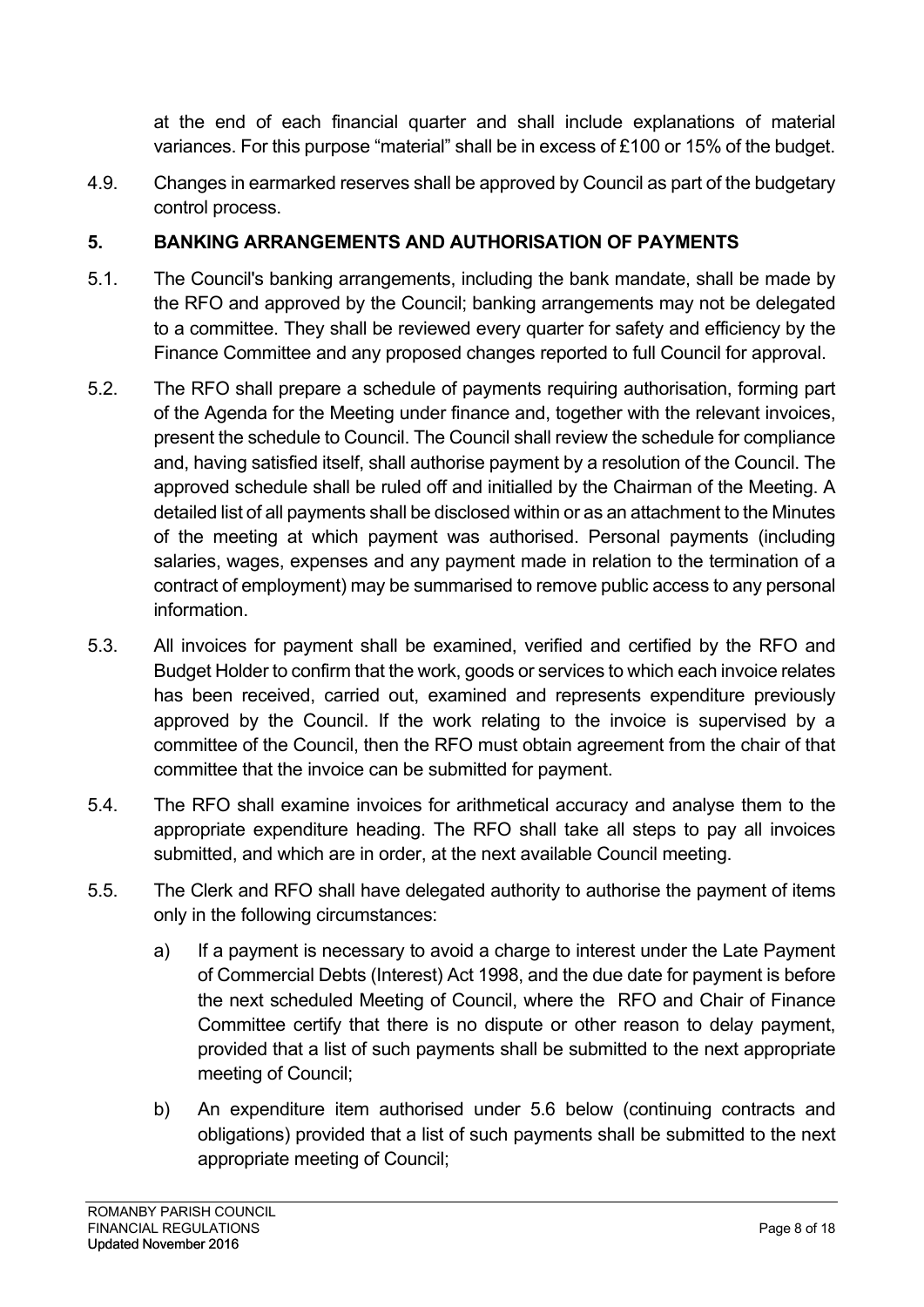- c) Fund transfers within the Councils banking arrangements up to the sum of £10,000, provided that a list of such payments is submitted to the next appropriate meeting of the finance committee.
- 5.6. For each financial year the Clerk and RFO shall draw up a list of due payments which arise on a regular basis as the result of a continuing contract, statutory duty, or obligation (such as but not exclusively) Salaries, PAYE and NI, Superannuation Fund and regular maintenance contracts and the like for which Council (or a duly authorised committee) may authorise payment for the year, provided that the requirements of regulation 4.1 (Budgetary Controls) are adhered to, provided also that a list of such payments shall be submitted to the next appropriate meeting of Council.
- 5.7. A record of regular payments made under 5.6 above shall be drawn up and be signed by two members on each and every occasion when payment is authorised, thus controlling the risk of duplicated payments being authorised and / or made.
- 5.8. In respect of grants a duly authorised committee shall approve expenditure within any limits set by Council and in accordance with any policy statement approved by Council. Any Revenue or Capital Grant in excess of £5,000 shall, before payment, be subject to ratification by resolution of the Council.
- 5.9. Members are subject to the Code of Conduct that has been adopted by the Council and shall comply with the Code and Standing Orders when a decision to authorise or instruct payment is made in respect of a matter in which they have a disclosable pecuniary or other interest, unless a dispensation has been granted.
- 5.10. The Council will aim to rotate the duties of members in these Regulations so that onerous duties are shared out as evenly as possible over time.
- 5.11. Any changes in the recorded details of suppliers, such as bank account records, shall be approved in writing by a Member.

## **6. INSTRUCTIONS FOR THE MAKING OF PAYMENTS**

- 6.1. The Council will make safe and efficient arrangements for the making of its payments.
- 6.2. Following authorisation under Financial Regulation 5 above, the Council, a duly delegated committee or, if so delegated, the Clerk or RFO shall give instruction that a payment shall be made.
- 6.3. All payments shall be effected by cheque or other instructions to the Council's bankers, or otherwise, in accordance with a resolution of Council.
- 6.4. Cheques or orders for payment drawn on the bank account in accordance with the schedule as presented to Council or committee shall be signed by two members of Council in accordance with a resolution instructing that payment. A member who is a bank signatory, having a connection by virtue of family or business relationships with the beneficiary of a payment, should not, under normal circumstances, be a signatory to the payment in question.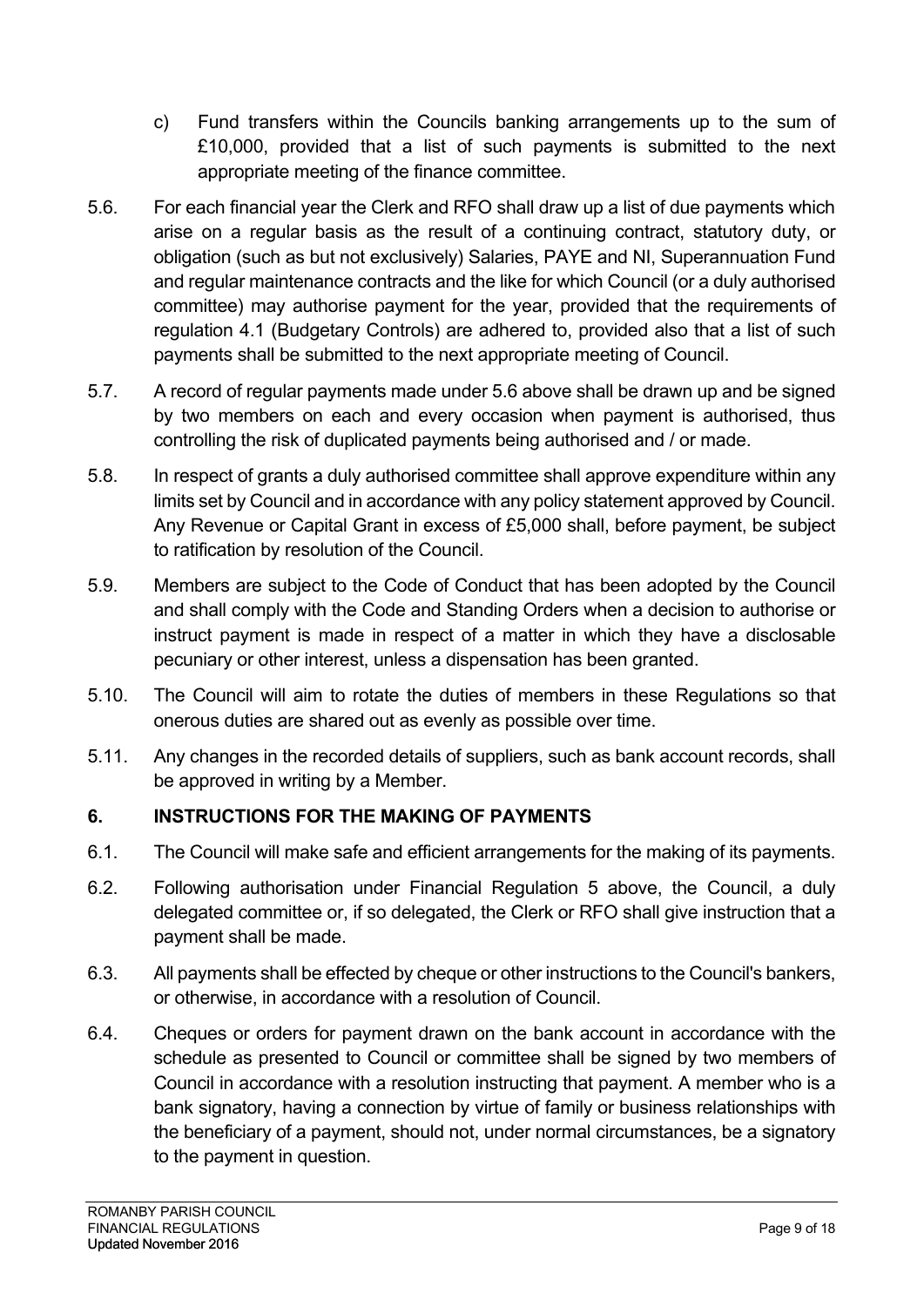- 6.5. To indicate agreement of the details shown on the cheque or order for payment with the counterfoil and the invoice or similar documentation, the signatories shall each also initial the cheque counterfoil.
- 6.6. Cheques or orders for payment shall not normally be presented for signature other than at a Council or committee meeting (including immediately before or after such a meeting). Any signatures obtained away from such meetings shall be reported to the Council at the next convenient meeting.
- 6.7. If thought appropriate by the Council, payment for utility supplies (energy, telephone and water) and any National Non-Domestic Rates may be made by variable direct debit provided that the instructions are signed by two members and any payments are reported to Council as made. The approval of the use of a variable direct debit shall be renewed by resolution of the Council at least every two years.
- 6.8. If thought appropriate by the Council, payment for certain items (principally salaries) may be made by banker's standing order provided that the instructions are signed, or otherwise evidenced by two members, are retained, and any payments are reported to Council as made. The approval of the use of a banker's standing order shall be renewed by resolution of the Council at least every two years.
- 6.9. If thought appropriate by the Council, payment for certain items may be made by BACS or CHAPS methods provided that the instructions for each payment are signed, or otherwise evidenced, by two authorised bank signatories, are retained, and any payments are reported to Council as made. The approval of the use of BACS or CHAPS shall be renewed by resolution of the Council at least every two years.
- 6.10. If thought appropriate by the Council, payment for certain items may be made by internet banking transfer provided evidence is retained showing which members approved the payment, and any payments are reported to Council as made. The approval of the use of internet banking transfer shall be renewed by resolution of the Council at least every two years.
- 6.11. Where a computer requires use of a personal identification number (PIN) or other password(s) for access to the Council's records on that computer, a note shall be made of the PIN and/or password(s) and shall be handed to and retained by the Chairman of the Council in a sealed, dated envelope. This envelope may not be opened other than in the presence of two other councillors. After the envelope has been opened, in any circumstances, the PIN and / or passwords shall be changed as soon as practicable. The fact that the sealed envelope has been opened, in whatever circumstances, shall be reported to all members immediately and formally to the next available meeting of the Council. This will not be required for a member's personal computer used only for remote authorisation of bank payments.
- 6.12. No employee or councillor shall disclose any PIN or password, relevant to the working of the Council or its bank accounts, to any person not authorised in writing by the Council or a duly delegated committee.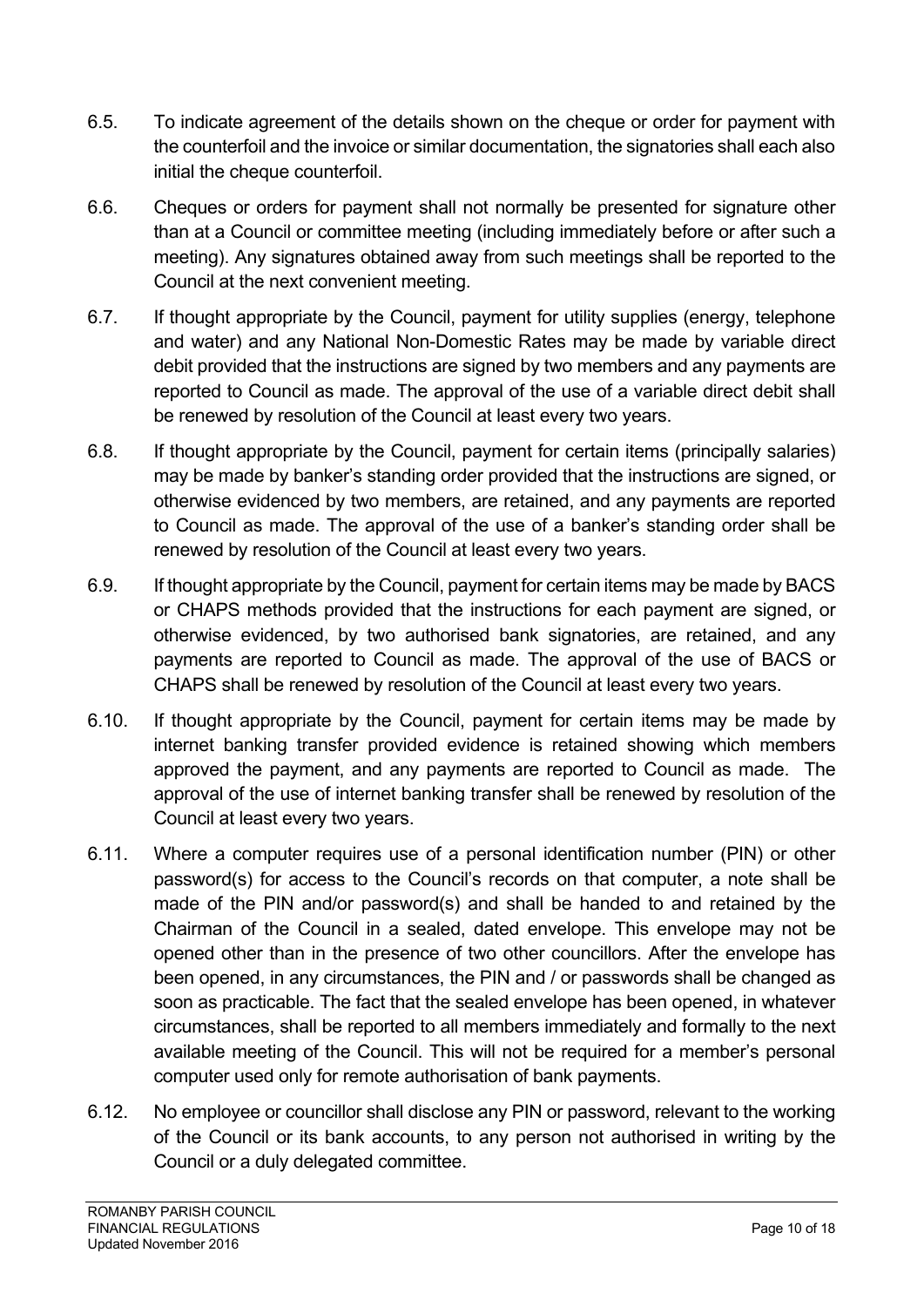- 6.13. Regular back-up copies of the records on any computer shall be made and shall be stored securely away from the computer in question, and preferably off site.
- 6.14. Any members using computers for the Council's financial business, shall ensure that anti-virus, anti-spyware and firewall software with automatic updates, together with a high level of security, is used.
- 6.15. Where internet banking arrangements are made with any bank, the RFO shall be appointed as the Service Administrator. The bank mandate approved by the Council shall identify a number of councillors who will be authorised to approve transactions on those accounts. The bank mandate will state clearly the amounts of payments that can be instructed by the use of the Service Administrator alone, or by the Service Administrator with a stated number of approvals.
- 6.16. Access to any internet banking accounts will be directly to the access page (which may be saved under "favourites"), and not through a search engine or e-mail link. Remembered or saved passwords facilities must not be used on any computer used for Council banking work. Breach of this Regulation will be treated as a very serious matter under these regulations.
- 6.17. Changes to account details for suppliers which are used for internet banking may only be made on written hard copy notification by the supplier and supported by hard copy authority for change signed by the RFO and a member]. A programme of regular checks of standing data with suppliers will be followed.
- 6.18. Any Debit Card issued for use will be specifically restricted to the RFO and will also be restricted to a single transaction maximum value of £500 unless authorised by Council or finance committee in writing before any order is placed.
- 6.19. A pre-paid debit card may be issued to employees with varying limits. These limits will be set by the Council. Transactions and purchases made will be reported to the Council and authority for topping-up shall be at the discretion of the Council.
- 6.20. Any corporate credit card or trade card account opened by the Council will be specifically restricted to use by the RFO and shall be subject to automatic payment in full at each month-end. Personal credit or debit cards of members or staff may be used for purchases up to the agreed limits (See 6.22).
- 6.21. The Council will not maintain any form of cash float. All cash received must be banked intact. Any payments made in cash by the Clerk/RFO (for example for postage or minor stationery items) shall be refunded on a regular basis, at least monthly, via the Council's expense claim form.
- 6.22. Council members should request all minor purchases be made through the RFO. If this is not practicable, members may purchase minor items up to the value of **£10**. The sums expended must be supported by VAT receipts and claimed on the Parish Council expense claim form. Completed expense claim forms must be passed to the RFO.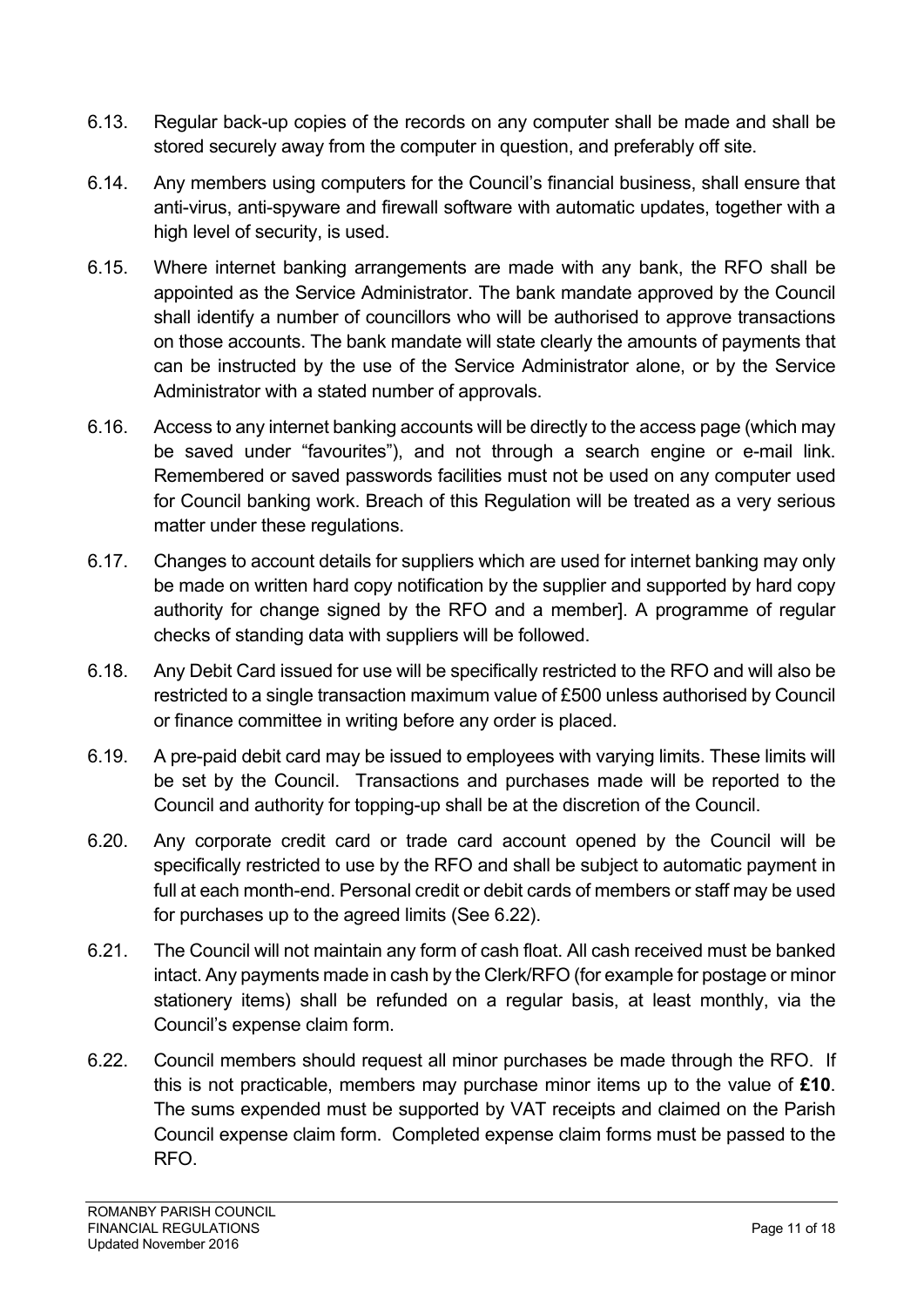## **7. PAYMENT OF SALARIES**

- 7.1. As an employer, the council shall make arrangements to meet fully the statutory requirements placed on all employers by PAYE and National Insurance legislation. The payment of all salaries shall be made in accordance with payroll records and the rules of PAYE and National Insurance currently operating, and salary rates shall be as agreed by Council, or duly delegated committee. All employees of the Council will be given a payslip at the time each payment of salary is made, showing gross salary and deductions made.
- 7.2. Payment of salaries and deductions from salary such as may be required to be made for tax, national insurance and pension contributions, or similar statutory or discretionary deductions, must be made in accordance with the payroll records and on the appropriate dates stipulated in employment contracts, provided that each payment is reported to the next available Council meeting, as set out in these regulations. PAYE deductions will be remitted monthly to HM Revenue & Customs without delay.
- 7.3. No changes shall be made to any employee's pay, emoluments, or terms and conditions of employment without the prior consent of the Council.
- 7.4. Each and every payment to employees of net salary and to the appropriate creditor of the statutory and discretionary deductions shall be recorded in a separate confidential record (confidential cash book). This confidential record is not open to inspection or review (under the Freedom of Information Act 2000 or otherwise) other than:
	- a) by any councillor who can demonstrate a need to know;
	- b) by the internal auditor;
	- c) by the external auditor;
	- d) by any person authorised under Audit Commission Act 1998, or any superseding legislation.
- 7.5. The total of such payments made in each calendar month shall be reported with all other payments as required under these Financial Regulations, to ensure that only payments due for the period have actually been paid.
- 7.6. An effective system of personal performance management should be maintained for the senior officers.
- 7.7. Any termination payments shall be supported by a clear business case and reported to the Council. Termination payments shall only be authorised by Council.
- 7.8. Before employing interim staff the Council must consider a full business case.

## **8. LOANS AND INVESTMENTS**

8.1. All borrowings shall be effected in the name of the Council, after obtaining any necessary borrowing approval. Any application for borrowing approval shall be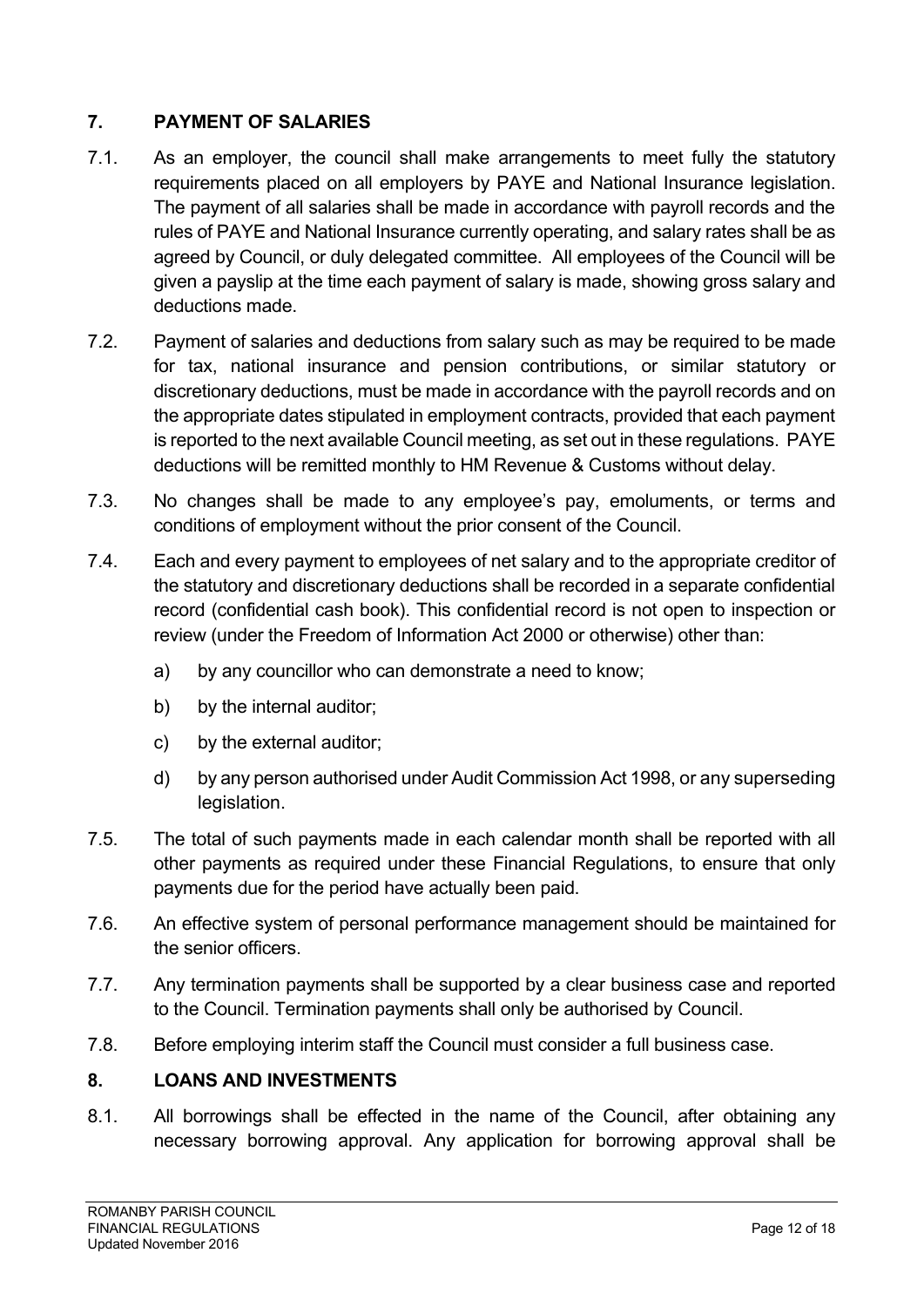approved by Council as to terms and purpose. The application for borrowing approval, and subsequent arrangements for the loan, shall only be approved by full Council.

- 8.2. Any financial arrangement which does not require formal borrowing approval from the Secretary of State (such as Hire Purchase or Leasing of tangible assets) shall be subject to approval by the full Council. In each case a report in writing shall be provided to Council in respect of value for money for the proposed transaction.
- 8.3. The Council will arrange with the Council's banks and investment providers for a copy of each statement of account to be sent to the Chairman of the Council at the same time as one is issued to the Clerk or RFO.
- 8.4. All loans and investments shall be negotiated in the name of the Council and shall be for a set period in accordance with Council policy.
- 8.5. The Council shall consider the need for an Investment Strategy and Policy which, if drawn up, shall be in accordance with relevant regulations, proper practices and guidance. Any Strategy and Policy shall be reviewed by the Council at least annually.
- 8.6. All investments of money under the control of the Council shall be in the name of the Council.
- 8.7. All investment certificates and other documents relating thereto shall be retained securely in the custody of the RFO.
- 8.8. Payments in respect of short term or long term investments, including transfers between bank accounts held in the same bank, or branch, shall be made in accordance with Regulation 5 (Authorisation of payments) and Regulation 6 (Instructions for payments).

#### **9. INCOME**

- 9.1. The collection of all sums due to the Council shall be the responsibility and under the supervision of the RFO.
- 9.2. Particulars of all charges to be made for work done, services rendered or goods supplied shall be agreed annually by the Council and notified to the RFO. The RFO shall be responsible for the collection of all accounts due to the Council.
- 9.3. The Council will review all fees and charges at least annually, following a report of the Clerk.
- 9.4. Any sums found to be irrecoverable and any bad debts shall be reported to the Council and shall be written off in the financial year in which they occur.
- 9.5. All sums received on behalf of the Council shall be banked intact as directed by the RFO. In all cases, all receipts shall be deposited with the Council's bankers with such frequency as the RFO considers necessary.
- 9.6. The origin of each receipt shall be entered on the paying-in slip.
- 9.7. Personal cheques shall not be cashed out of money held on behalf of the Council.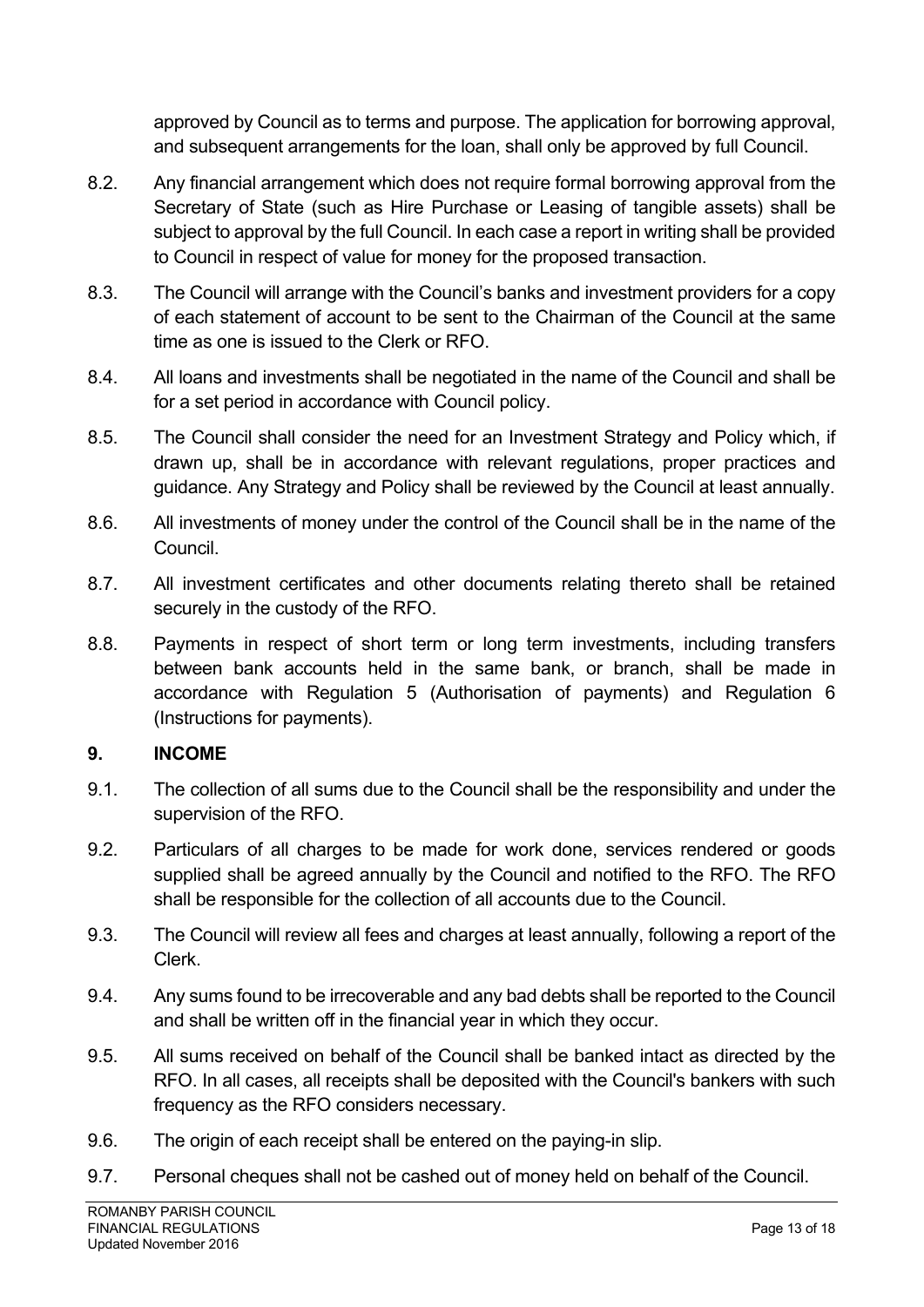- 9.8. The RFO shall promptly complete any VAT Return that is required. Any repayment claim due in accordance with the VAT Act 1994 Section 33 shall be made quarterly in arrears, coinciding with the financial year end.
- 9.9. Where any significant sums of cash are regularly received by the Council, the RFO shall take such steps as are agreed by the Council to ensure that more than one person is present when the cash is counted in the first instance, that there is a reconciliation to some form of control such as ticket issues, and that appropriate care is taken in the security and safety of individuals banking such cash.
- 9.10. Any income arising from a charitable trust shall be paid into a charitable bank account. Instructions for the payment of funds due from the charitable trust to the Council (to meet expenditure already incurred by the authority) will be given by the Managing Trustees of the charity meeting separately from any Council meeting (see also Regulation 16 below).

#### **10. ORDERS FOR WORK, GOODS AND SERVICES**

- 10.1. An official order or letter shall be issued for all work, goods and services unless a formal contract is to be prepared or an official order would be inappropriate. Copies of orders shall be retained.
- 10.2. Order books shall be controlled by the RFO.
- 10.3. All members and officers are **responsible for obtaining value for money** at all times. An officer issuing an official order shall ensure, as far as reasonable and practicable, that the best available terms are obtained in respect of each transaction, usually by obtaining **a minimum of three quotations** or **estimates** from appropriate suppliers, subject to any *de minimis* provisions in Regulation 11.1 below.
- 10.4. A member may not issue an official order or make any contract on behalf of the Council.
- 10.5. The RFO shall verify the lawful nature of any proposed purchase before the issue of any order.In the case of new or infrequent purchases or payments, the RFO shall ensure that the statutory authority shall be reported to the meeting at which the order is approved, so that the Minutes can record the power being used.

#### **11. CONTRACTS**

- 11.1. Procedures as to contracts are laid down as follows:
	- a. Every contract shall comply with these financial regulations.
	- b. Where the Council intends to procure or award a public supply contract, public service contract or public works contract as defined by The Public Contracts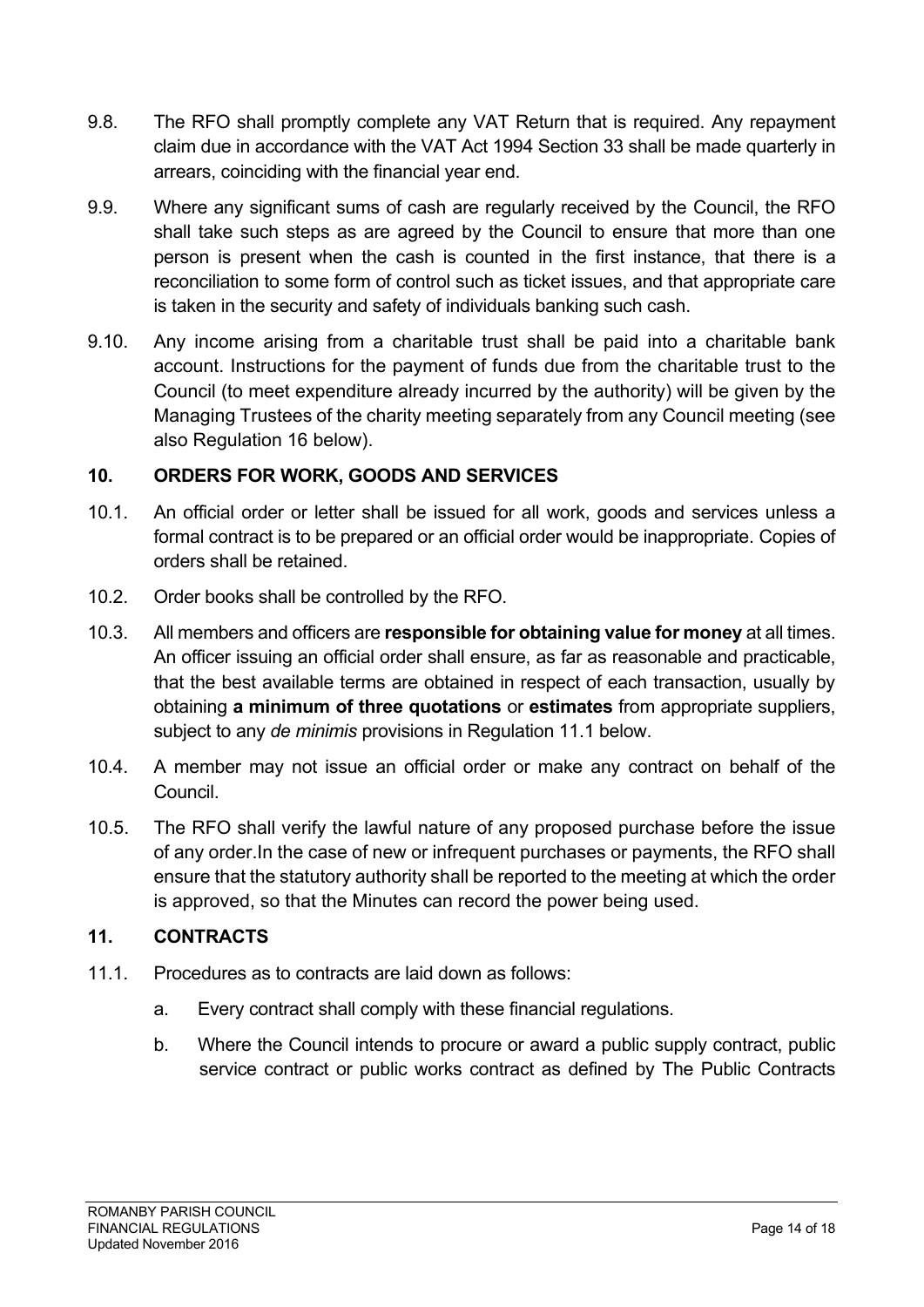Regulations 2015 ("the Regulations") which is valued at £25,000 or more, the Council shall comply with the relevant requirements of the Regulations<sup>2</sup>.

- c. The full requirements of The Regulations, as applicable, shall be followed in respect of the tendering and award of a public supply contract, public service contract or public works contractwhich exceed thresholds in The Regulations set by the Public Contracts Directive 2014/24/EU (which may change from time to  $time)^3$ .
- d. When applications are made to waive financial regulations relating to contracts to enable a price to be negotiated without competition, the reason shall be embodied in a recommendation to the Council.
- e. Such invitation to tender shall state the general nature of the intended contract and the Clerk shall obtain the necessary technical assistance to prepare a specification in appropriate cases. The invitation shall in addition state that tenders must be addressed to the Clerk in the ordinary course of post. Each tendering firm shall be supplied with a specifically marked envelope in which the tender is to be sealed and remain sealed until the prescribed date for opening tenders for that contract.
- f. All sealed tenders shall be opened at the same time on the prescribed date by the Clerk in the presence of at least one member of Council.
- g. Any invitation to tender issued under this regulation shall be subject to Standing Orders Section 18, and shall refer to the terms of the Bribery Act 2010.
- h. When it is to enter into a contract of less than £25,000 in value for the supply of goods or materials or for the execution of works or specialist services the Clerk or RFO shall obtain 3 quotations (priced descriptions of the proposed supply); where the value is below £3,000 and above £100 the Clerk or RFO shall strive to obtain 3 estimates.
	- i. The Council shall not be obliged to accept the lowest of any tender, quote or estimate.
	- j. Should it occur that the Council, or duly delegated committee, does not accept any tender, quote or estimate received and the work is not allocated and the Council requires further pricing, if the specification does not change, no person shall be permitted to submit a later tender, estimate or quote who was present when the original decision making process was being undertaken.

 $2$  The Regulations require councils to use the Contracts Finder website to advertise contract opportunities, set out the procedures to be followed in awarding new contracts and to publicise the award of new contracts  $3$  Thresholds currently applicable are:

a. For public supply and public service contracts 209,000 Euros (£164,176)

b. For public works contracts 5,225,000 Euros (£4,104,394)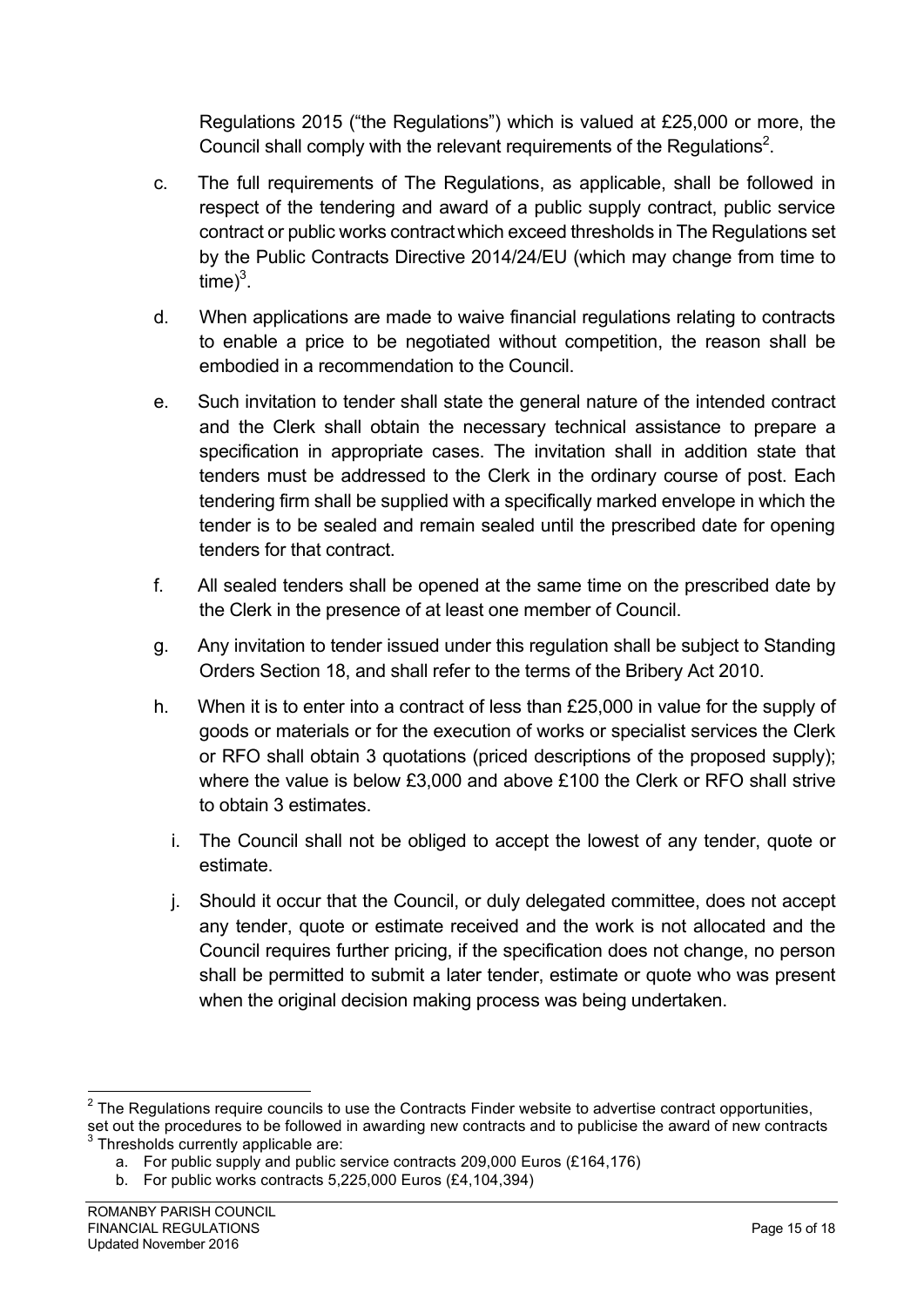## **12. PAYMENTS UNDER CONTRACTS FOR BUILDING OR OTHER CONSTRUCTION WORKS (PUBLIC WORKS CONTRACTS**

- 12.1. Payments on account of the contract sum shall be made within the time specified in the contract by the RFO upon authorised certificates of the architect or other consultants engaged to supervise the contract (subject to any percentage withholding as may be agreed in the particular contract).
- 12.2. Where contracts provide for payment by instalments, the RFO shall maintain a record of all such payments. In any case where it is estimated that the total cost of work carried out under a contract, excluding agreed variations, will exceed the contract sum of 5% or more, a report shall be submitted to the Council.
- 12.3. Any variation to a contract (addition to or omission from) must be approved by the Council and Clerk to the contractor in writing. The Council must be informed where such a variation will mean the final cost is likely to exceed the financial provision.

#### **13. STORES AND EQUIPMENT**

- 13.1. The officer in charge of each section shall be responsible for the care and custody of stores and equipment in that section.
- 13.2. Delivery notes shall be obtained in respect of all goods received into store or otherwise delivered and goods must be checked as to order and quality at the time delivery is made.
- 13.3. Stocks shall be kept at the minimum levels consistent with operational requirements.
- 13.4. The RFO shall be responsible for periodic checks of stocks and stores at least annually.

## **14. ASSETS, PROPERTIES AND ESTATES**

- 14.1. The Clerk shall make appropriate arrangements for the custody of all title deeds and Land Registry Certificates of properties held by the Council. The RFO shall ensure a record is maintained of all properties held by the Council, recording the location, extent, plan, reference, purchase details, nature of the interest, tenancies granted, rents payable and purpose for which held in accordance with Accounts and Audit Regulations.
- 14.2. No tangible moveable property shall be purchased or otherwise acquired, sold, leased or otherwise disposed of, without the authority of the Council, together with any other consents required by law, save where the estimated value of any one item of tangible movable property does not exceed £100.
- 14.3. No real property (interests in land) shall be sold, leased or otherwise disposed of without the authority of the Council, together with any other consents required by law. In each case a report in writing shall be provided to Council in respect of valuation and surveyed condition of the property (including matters such as planning permissions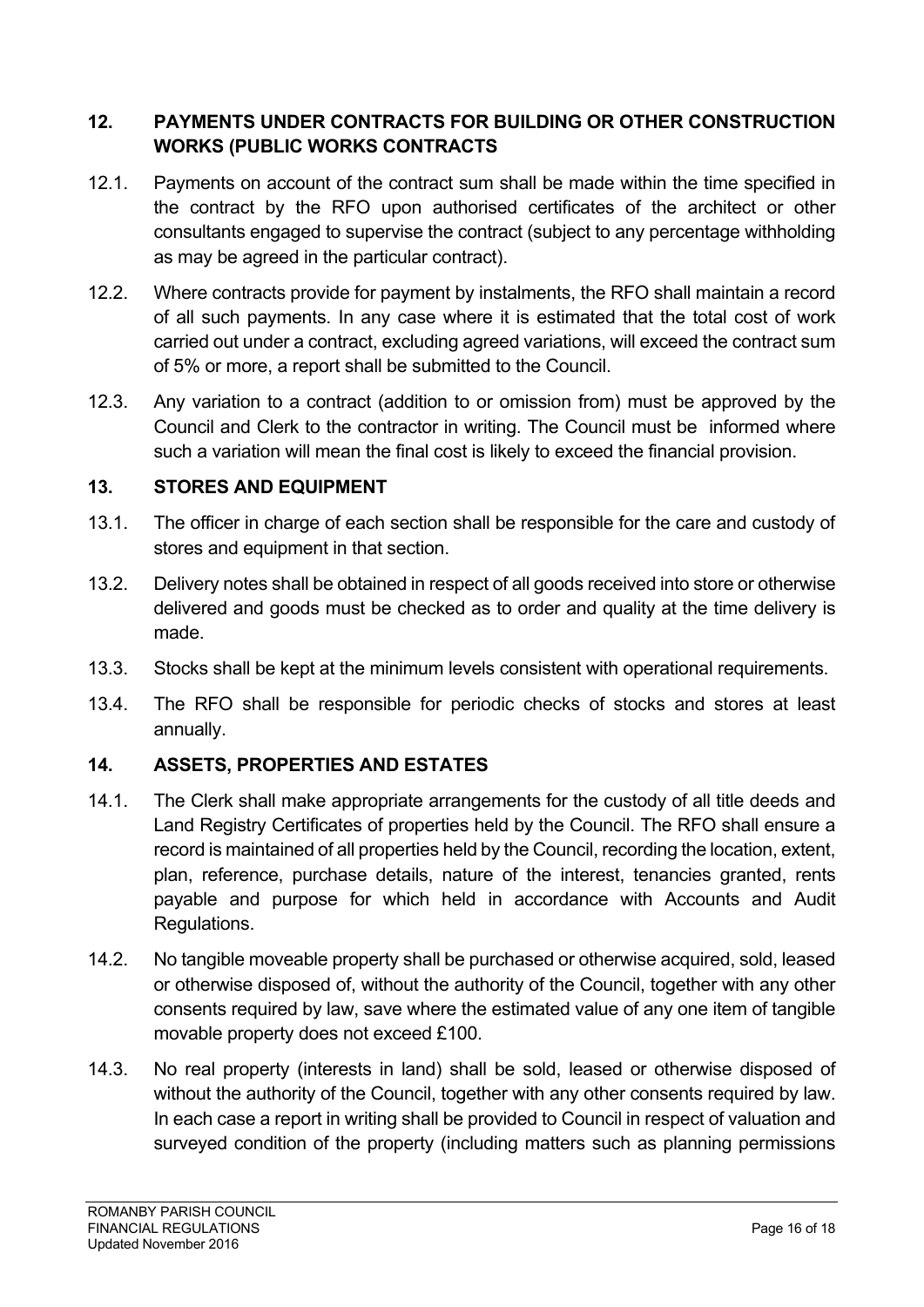and covenants) together with a proper business case (including an adequate level of consultation with the electorate).

- 14.4. No real property (interests in land) shall be purchased or acquired without the authority of the full Council. In each case a report in writing shall be provided to Council in respect of valuation and surveyed condition of the property (including matters such as planning permissions and covenants) together with a proper business case (including an adequate level of consultation with the electorate).
- 14.5. Subject only to the limit set in Regulation 14.2 above, no tangible moveable property shall be purchased or acquired without the authority of the full Council. In each case a report in writing shall be provided to Council with a full business case.
- 14.6. The RFO shall ensure that an appropriate and accurate **Register of Assets** and **Investments** is kept up to date for all Assets and Investments which have an original purchase price greater than £100, or that could be classed as valuable and attractive, eg a printer/scanner. The continued existence of tangible assets shown in the Register shall be verified at least annually, possibly in conjunction with a health and safety inspection of assets.

#### **15. INSURANCE**

- 15.1. Following the annual risk assessment (per Regulation 17), the RFO, working with the Finance Committee, shall effect all insurances and negotiate all claims on the Council's insurers.
- 15.2. The Council Committees will promptly inform the RFO of all new risks, properties or vehicles which require to be insured and of any alterations affecting existing insurances.
- 15.3. The RFO shall keep a record of all insurances effected by the Council and the property and risks covered thereby and review it annually.
- 15.4. The RFO shall be notified of any loss liability, or damage, or of any event likely to lead to a claim, and shall report these to Council at the next available meeting.
- 15.5. All appropriate members and employees of the Council shall be included in a suitable form of security or fidelity guarantee insurance which shall cover the maximum risk exposure as determined annually by the Council, or duly delegated committee.

## **16. CHARITIES**

16.1. Where the Council is sole managing trustee of a charitable body, the Clerk and RFO shall ensure that separate accounts are kept of the funds held on charitable trusts and that separate, appropriate financial reports are made in accordance with Charity Law and legislation, or as determined by the Charity Commission. The Clerk and RFO shall arrange for any audit or independent examination as may be required by Charity Law or any Governing Document.

#### **17. RISK MANAGEMENT**